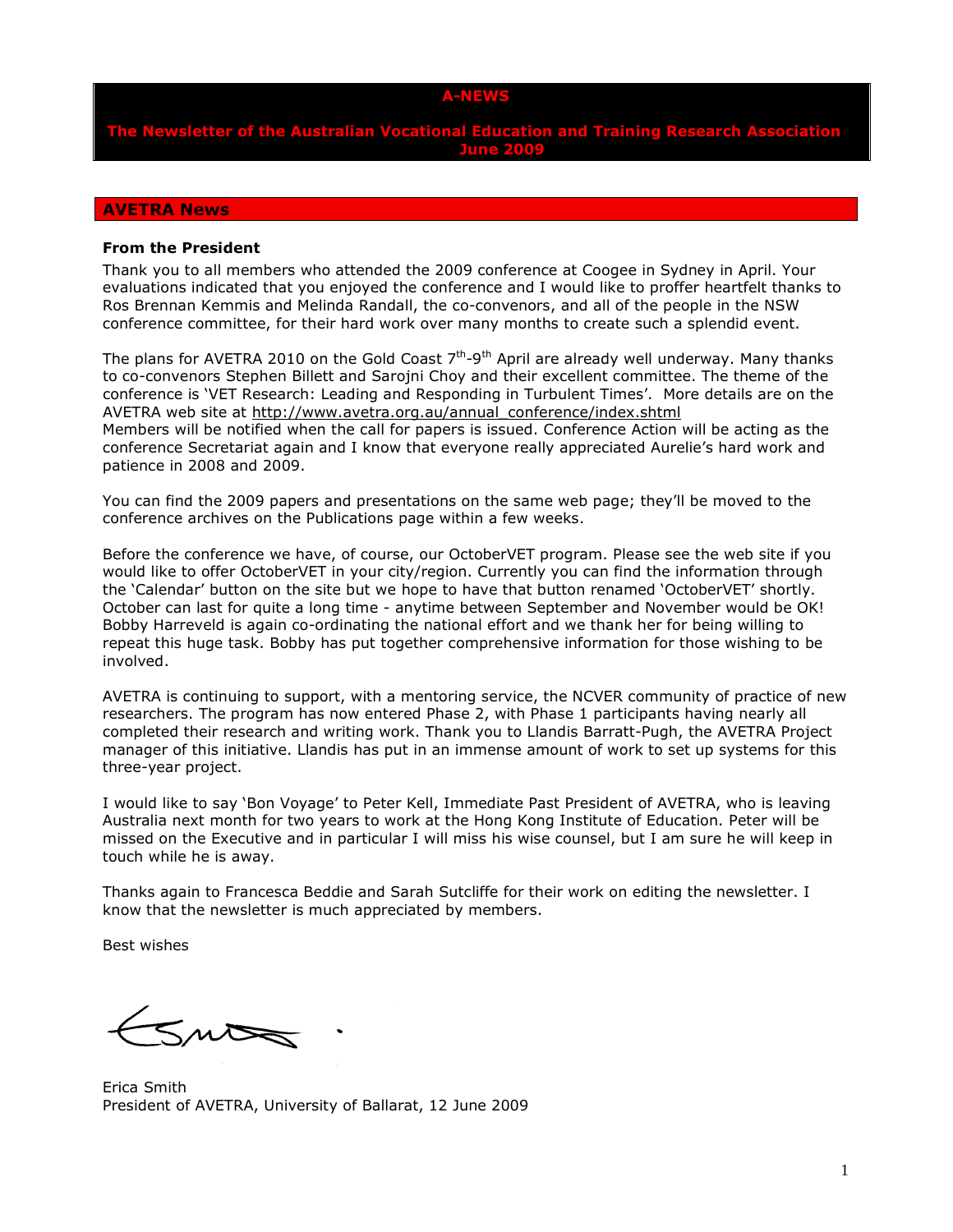### AVETRA News

#### Dr Joan McPhee Obituary

Dr Joan McPhee passed away on Tuesday 21 April at the age of 75 years, following a courageous and lengthy battle with cancer.

Joan was well known to many in the VET community and the VET research community. Some will be aware that she was recently awarded a Ph D. for her investigation into the impact of private providers in the Victorian training system. The doctorate culminated an extraordinary career. Joan dedicated a huge part of her life to vocational education and training and served with great distinction in a range of educational, management, quality assurance and leadership roles. She was an innovator and a leader, particularly for women, throughout her long career. Joan was cheerful, even in adversity; she was a critical thinker with a keen enquiring mind; she never stopped asking important questions. And she never stopped learning.

She will be sadly missed and joyfully remembered.

Peter Waterhouse

### Research and VET News

### OctoberVET 2009

Each year AVETRA members around Australia organise community research events to showcase VET research. These activities complement and extend the AVETRA annual conference. These locally convened events are often, but not always, held in October - hence OctoberVET! They aim to engage local VET researchers and practitioners in discussions about recent and topical research. The events are generally half or a full day duration.

AVETRA OctoberVET aims to:

- Broaden the activity of AVETRA beyond one annual event in one Australian location
- Provide State or Territory-based forums for discussion and presentation of national research approximately six months either side of the major annual conference
- Provide a forum for presentation of State/Territory-based research and discussion of emerging local and national research and research issues
- Provide opportunities for State and Territory-based VET research stakeholders and AVETRA members to network, including the possible development of special and local interest groups.

If you are thinking of organising an OctoberVET event for 2009, then please go to the AVETRA OctoberVET web page at: http://www.avetra.org.au/calendar/index.shtml Please also contact Bobby Harreveld, telephone 07 49 232391; or email: **b.harreveld@cqu.edu.au** 

### International

The VOCED website has a new international collection of VET-related research and policy documents from various regions of the world. This includes many older print-based copies, which have been digitised and are now available electronically for the first time. This resource gives you easy access to documents such as the 1938 Report of the Consultative Committee on Secondary Education with special reference to grammar schools and technical high schools [Spens Report]. Documents are catalogued under the following regions:

Africa and the Middle East Asia, China and Russia Asia-Pacific and Japan Europe General international Latin America and the Caribbean New Zealand North America USA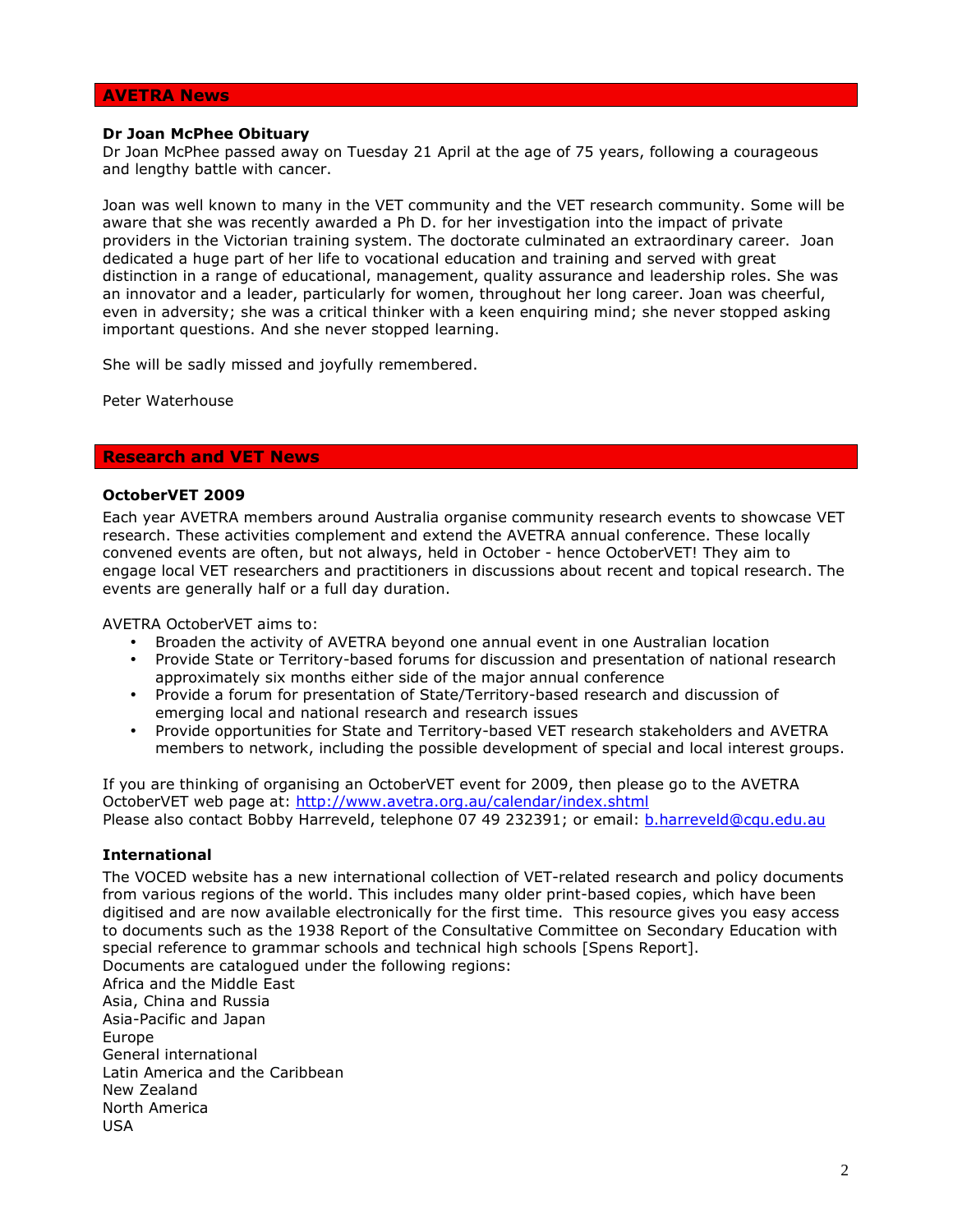Canada United Kingdom Republic of Ireland

Visit the international resource collection at: http://www.voced.edu.au/keyresources/international.html

# Inaugural issue - Impact: Journal of Applied Research in Workplace E-learning

Impact: Journal of Applied Research in Workplace E-learning, a publication of the E-learning Network of Australasia (ElNet), has been established to address the paucity of research publication avenues with a particular emphasis on e-learning in organisational and workplace settings. It will be a fully online journal, publishing refereed and non-refereed contributions from both researchers and practitioners relating to the design, implementation, evaluation and management of workplace elearning across a range of sectors and industries.

The theme of the inaugural issue is Current issues and future directions in workplace e-learning: Mapping the research landscape. Publication of inaugural issue (online): 1 September 2009

# Jobs and Other Opportunities

## EDITOR – International Journal of Training Research

The AVETRA Executive is seeking a new Editor to replace Andy Smith, who is resigning as editor in December 2009. Applicants are invited to submit their curriculum vitae, together with a statement which outlines their suitability for the editorship, addressing the person specification and selection criteria in detail. The successful applicant will be involved in a handover in the second part of 2009.

Applications should be submitted as soon as possible to Erica Smith, President of AVETRA (e.smith@ballarat.edu.au) by email. They should be in PDF form as a single document. A subcommittee of the Executive will discuss applications and recommend an appointment. Anyone considering applying for the Editorship and wanting to discuss the role further should contact Erica Smith the President (03-5327 9665) and/or Andy Smith the current Editor (03-5327 9400).

Applicants may find more information about the journal and read papers from previous editions at http://www.avetra.org.au/publications/journal.shtml

Hard copies of the journal are issued to all AVETRA members and institutional subscribers, and a hard copy service is intended to be continued. Applicants should note that the Executive is currently in negotiations with a publisher to take over the publishing and printing of the journal on a more professional basis. If these negotiations are successfully concluded, the Editor will report to an advisory committee but will still have responsibilities to the Executive of AVETRA.

## Job Specification

The Editorship of The International Journal of Training Research carries an honorarium of \$1000 per edition. The amount may be reduced or withheld if an edition is prepared for publication late. There are currently two editions a year. The role has a tenure of three years, renewable for three more years by mutual consent.

The responsibilities of the Editor include:

- Maintaining and developing the journal as a high-quality academic journal, in line with the journal's policy statement and in collaboration with the Editorial Board;
- Working with members of the Executive, the Editorial Board and others to promote the journal and encourage contributions from the diverse fields that constitute the VET discipline;
- Developing and maintaining an effective database of article referees;
- Administering the refereeing process for articles and other contributions, and liaising with authors;
- Attending advisory committee/Executive meetings, to consider journal policy and direction, and coordinating effective and appropriate action as agreed by the committee/Executive;
- Liaising with the publishing firm and/or printers to ensure on-time production of the journal;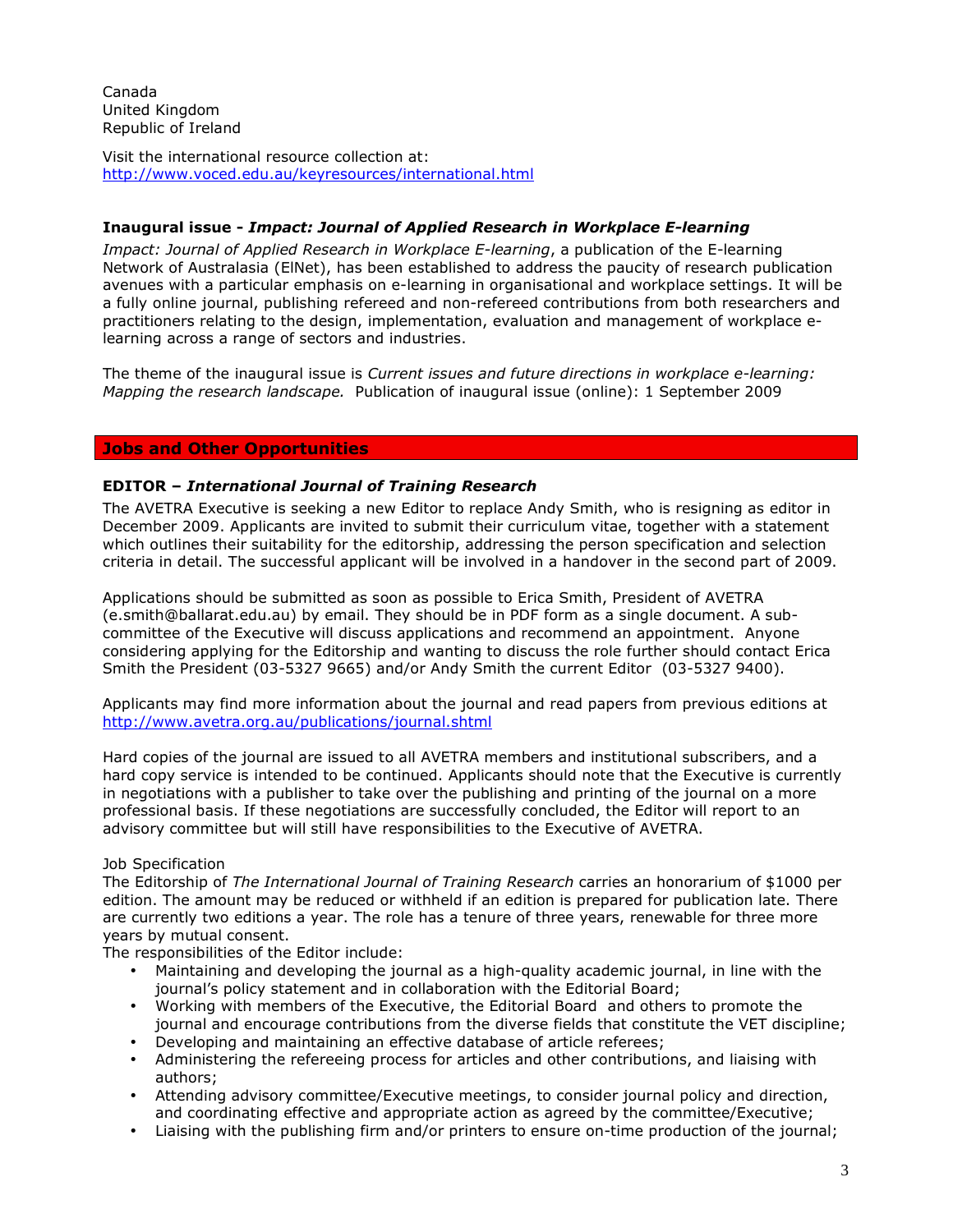• Promptly notifying the AVETRA President of any problems or risks.

# Person Specification

The Editor of The International Journal of Training Research will:

- Have a broad understanding of vocational education and training and an established record of research and scholarship in the field;
- Subscribe to the policy and approach of the journal as listed in the 'Notes for contributors';
- Be able to work effectively and harmoniously with authors, advisory committee members, colleagues in the field and the publisher;
- Have good international contacts with the relevant research community;
- Be able to attend advisory committee meetings (normally by teleconference) and provide reports to the Executive as required;
- Have editing skills and, ideally, some publishing experience;
- Have an awareness or experience of online publishing;
- Be cognisant with recent academic publication developments in Australia and internationally, including Excellence in Research for Australia;
- Be able to work to deadlines;
- Be committed to the reputation of AVETRA.

## Selection criteria

The Executive will take account of the 'fit' with the person specification and will, in addition, specifically look for the following:

- A recent record of publication in refereed journals and of reviewing publications for scholarly journals;
- Evidence of engagement with international scholarly communities;
- Knowledge of and engagement with ERA and other national research developments as they have affected and will affect publications;
- Evidence of consistent ability to meet deadlines in academic tasks;
- An understanding of the diverse nature of AVETRA membership;
- (desirable) Membership of editorial or advisory board of refereed journals;
- Provision of a letter of support from supervisor at the employing institution, attesting to the ability to undertake this task in conjunction with existing workload.

Please note that evidence is required for the above criteria, rather than simply statements.

# Conferences and other Events

## 18th National Vocational Education and Training Research Conference 'No Frills', University of Ballarat, Mt Helen, Victoria, 8-10 July

Sponsored jointly by NCVER and the University of Ballarat, this annual conference is considered one of the best value events on the research calendar. It provides an excellent forum for those in vocational education and training research to network, present and discuss papers on current or recently completed work. The conference will focus on strategies, observations and proven practices that can influence an even better VET system in Australia.

http://www.ncver.edu.au/newsevents/trconf/trconf18.html

## Industry Training Federation Conference 2009, Museum of New Zealand, Te Papa Tongarewa, Wellington, 28-29 July

The Industry Training Federation's annual conference is a major event for those interested in developments in the world of industry training and vocational education and training. This year's theme - Skills That Add Value - goes to the heart of industry training and workplace learning. It will provide attendees with practical ideas and solutions to improve the relevance and effectiveness of workplace learning and vocational education and training, particularly in the current recession. www.itf.org.nz/conference-2009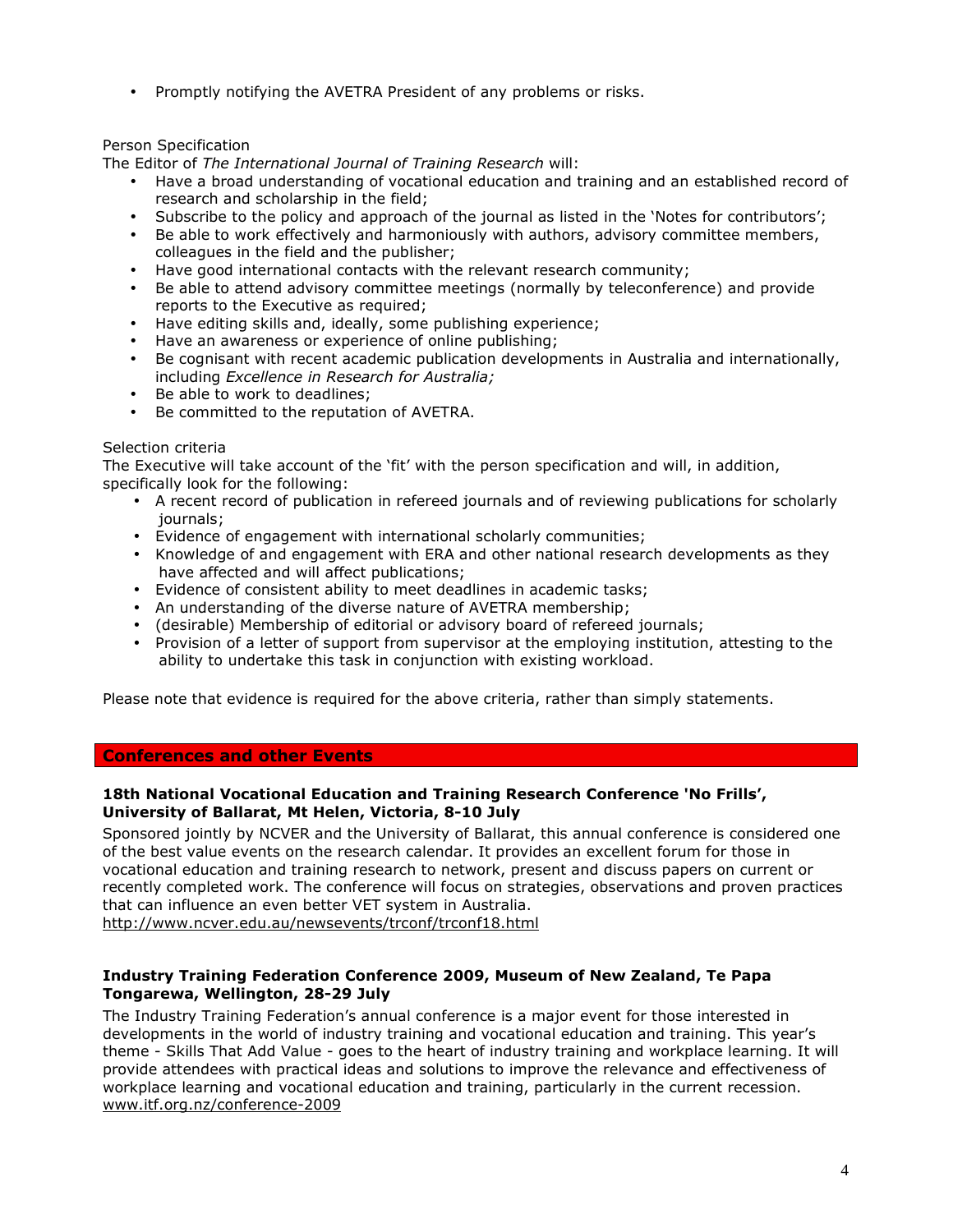## 2009 TAFE in Rural and Isolated Communities (TRIC) Conference, Port Lincoln, South Australia, 5-7 August

The key theme of the conference is 'Navigating the Waves of Change' to be explored through the sub-themes of: The Big Picture: Global Schools of Thought; Sustainability: Balancing the Scales; and Being Regional: Hooking into Innovative Solutions. Contact Jenny McCormick, Conference Manager ph 0411 777 835

### 2009 VELG National Conference Melbourne Convention and Exhibition Centre, Melbourne, Victoria 13-14 August

Successfully maintaining training & assessment currency in vocational education. Convened by the Voc Ed Learning Group. Contact Melissa Upson, ph +61 7 3866 0801, email natconference@velg.com.au http://www.velg.com.au

# 2009 ACPET National Conference, National Convention Centre, Canberra, ACT, 27-29 August

http://www.acpetconference.info

## TAFE Australian Summit 2009, Holiday Inn, Gold Coast, Queensland 3-4 September

Convened by TAFE Directors Australia. http://www.tda.edu.au

## ALARA Australian Conference 2009, Melbourne, 18-19 September

Living Differently: Action Researching our way through the Ecological and Economic Meltdown. The Conference is hosted by ALARA, the *oases* Graduate School and the Borderlands Cooperative, at the "Augustine Centre," Hawthorn, with the support of the Action Research Issues Association and the state-wide SPIRAL network. For more information, please email info@oases.edu.au or phone (03) 9819 3502 or see the ALARA website http://www.alara.net.au/

### Australian International Education Conference 2009, Sydney Convention & Exhibition Centre, Darling Harbour, NSW, 13-16 October

Convened by International Education Association of Australia. http://www.aiec.idp.com

### Policy forum, Young people: Finding their way in a new era, Melbourne Park Function Centre, Melbourne, Victoria, 10 November

Convened by NCVER & DEEWR. The current economic climate provides the impetus to challenge our thinking on how young people traverse the path from school to further study or work. We know from past research that young people fare less well in economic downturns, so what will the next decade of the 21st century hold for young people? events@ncver.edu.au

### IVETA Annual Conference, Nashville, Tennessee, USA, 18 November

Using Information Technologies to Deliver TVET. For more information contact: Dr. Robert E. Norton, 2009 IVETA Annual Conference Chair norton.1@osu.edu, phone 614-292-8481, fax 614-292-1260 https://www.acteonline.org/convention

## 2009 AARE International Education Research Conference, National Convention Centre, Canberra, ACT, 29 November-3 December

Convened by Australian Association for Research in Education. http://www.canberra.edu.au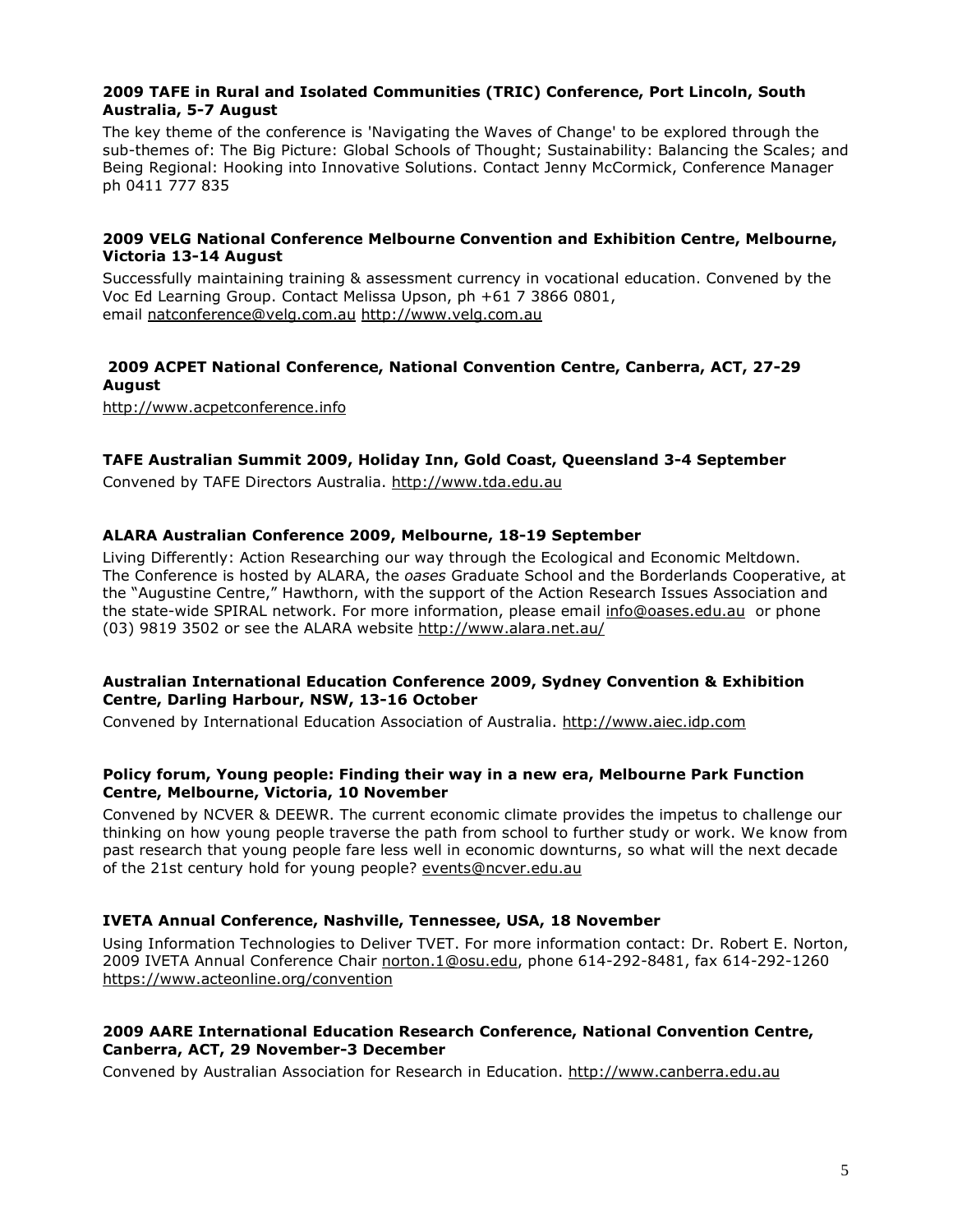### Recent Publications

### Training in economic downturns, City & Guilds Centre for Skills Development, London, 2009.

As the global economic downturn continues, businesses are coming under increasing pressure to cut costs in order to survive, with implications for their investment in training. Government budgets too have come under strain, exacerbated by pressure to stimulate the economy through public spending, including on education. Many individuals, meanwhile, face similar pressures to cut back on non-essentials - including self-funded education - while others look to training to help them contend in an increasingly competitive labour market. These factors create a complicated picture of what happens to the provision of learning opportunities during a recession. This paper examines the ways businesses, governments and individuals have responded to past economic downturns, looking specifically at the implications for investment in training, and at the role training can play in economic survival and recovery.

http://www.skillsdevelopment.org/PDF/Training%20in%20Economic%20Downturns%20March%202 009%201.pdf

### Using tax incentives to promote education and training, Cedefop, Thessaloniki, 2009.

This report examines tax incentives for education and training across Europe. http://www.cedefop.europa.eu/etv/Upload/Information\_resources/Bookshop/536/5180\_en.pdf

### Bevan A, Hendrick G, Leeson J, E-portfolios in Australia. Managing learner information: important considerations for implementing e-portfolios in VET Brisbane: Australian Flexible Learning Framework, 2009.

The purpose of the study was to identify the privacy and security requirements for learner information in relation to e-portfolios. The study considers the types of content that may be found in an e-portfolio, the security and privacy considerations which may apply to these types of content, user definition and identification, authentication and access issues, and the verification of content. http://www.flexiblelearning.net.au/flx/webdav/site/flxsite/shared/E-Portfolios/Managing\_Learner-Information\_FINAL.pdf

## Smith A, Oczkowski E, Hill M, Reasons for training: Why Australian employers train their workers, NCVER 2009

Analysing data from the 2005 NCVER Survey of Employer Use and Views of the VET System, this report looks at the reasons why employers train their workers. Four different types of training are focused on: vocational qualifications; the employment of apprentices and trainees; nationally recognised training; and unaccredited training. The report highlights that there is no simple fix to increasing employer investment in training which has generally not been a core component of longterm business planning. http://www.ncver.edu.au/research/proj/nr06018.pdf

### Moodie G, Wheelahan L, Billett S, Kelly A, Higher education in TAFE, NCVER, 2009

Growth in mixed-sector institutions offering both vocational and higher education qualifications is expected to increase given recent and predicted policy changes. This issues paper focuses on the provision and management of higher education in TAFE institutes. Issues raised for discussion include the governance of mixed-sector institutions as well as ensuring access and maintaining progression to higher education without sectoral division in the institution. Implications arising from the Bradley review of higher education are canvassed and the authors are inviting discussion on a range of questions related to the nature of policies and practices influencing the provision of higher education in TAFE. http://www.ncver.edu.au/publications/2139.html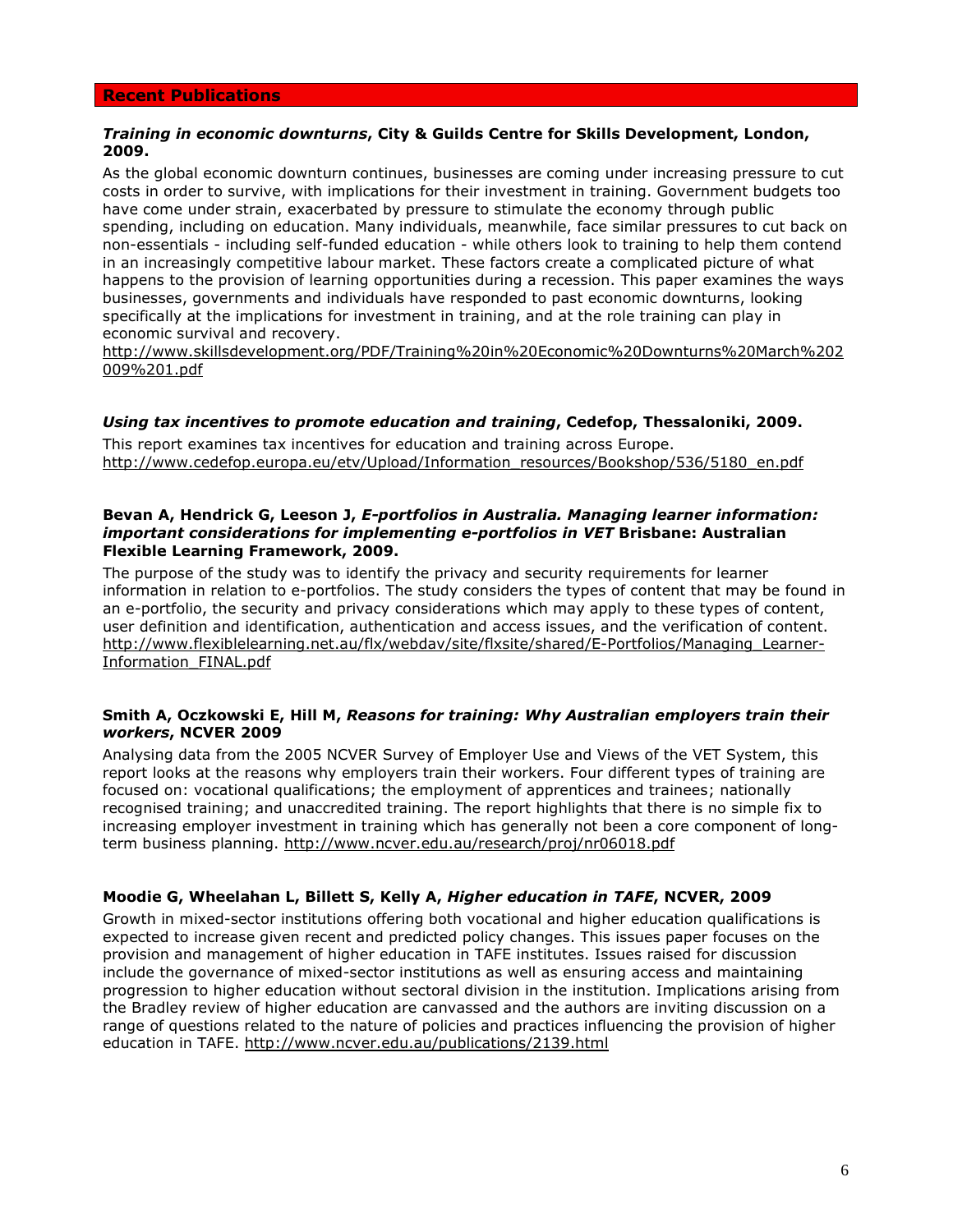## Figgis J, Regenerating the Australian landscape of professional VET practice: Practitionerdriven changes to teaching and learning, NCVER, 2009

This publication explores both the characteristics and examples of innovative teaching and learning practice in Australia. It is based on discussions with practitioners and vocational education and training (VET) managers responsible for teaching and learning. It examines why and how people are changing their pedagogy, and with what results. It found that improvements in teaching and learning practice arise from a perceived need to change. The imperatives to change are usually locally based and dependent for their success on a commitment by all those supporting the learner. Practice is best shared through effective mentoring and by using networks effectively. http://www.ncver.edu.au/publications/2136.html

## Hillier Y, Innovation in teaching and learning in vocational education and training: International perspectives, NCVER, 2009

This publication explores both the characteristics and examples of innovative teaching and learning practice internationally. It found that technologies can be used to support networks of practitioners and resource banks to foster better professional practice and help practitioners exchange ideas and resources. In addition, it is important for practitioners to be able to step back from their 'daily grind' to think about what they can do differently and how. They need to be supported to test out new resources and pedagogies in a culture of active experimentation. http://www.ncver.edu.au/publications/2137.html

## Simons M, Harris R, Pudney V, Clayton B, Careers in vocational education and training: What are they really like? NCVER 2009

As part of a program of research examining the capability of vocational education and training (VET) providers, this study examines the career pathways of a wide range of VET employees. It found that careers in VET are characterised by high levels of mobility and self-directed career behaviour aimed at achieving two outcomes: job satisfaction and security of employment. http://www.ncver.edu.au/publications/2114.html

# About AVETRA

AVETRA is the peak professional association for VET researchers. Its ability to be a sustainable and viable association depends on its membership. Members are urged to continue their membership and to encourage their colleagues to join AVETRA. AVETRA services include:

- An annual VET international research conference
- Two editions of International Journal of Training Research per annum
- The bi-monthly AVETRA e-newsletter with the latest news in the VET sector as well as VET research.
- The new Research Today publication twice a year.
- OctoberVET workshops organized by AVETRA members in centres as widely spread as Perth, Darwin, Townsville, Brisbane, Sydney, Melbourne and Adelaide.
- The AVETRA website with VET research links and information
- Awards for VET researchers including the joint award with TAFE Directors Australia, the Berwyn Clayton Award, The Ray Barker Award, and the AVETRA Best paper Award.

HELP AVETRA help VET research and join now if you are not a member. Full \$145 (GST inclusive) and Student memberships \$71.50 including GST are available to join AVETRA.

| <b>President: Professor Erica Smith</b> | <b>Immediate Past President: Peter Kell</b> |
|-----------------------------------------|---------------------------------------------|
| University of Ballarat                  | University Of Wollongong                    |
| Mt Helen Campus                         | Building 67: 310                            |
| PO Box 663                              | <b>WOLLONGONG NSW 2518</b>                  |
| <b>BALLARAT VIC 3353</b>                | Ph: +61 2 4221 3857                         |
| Ph: +61 3 5327 9665                     | Fax: +61 2 4221 4657                        |
| e.smith@ballarat.edu.au                 | Mobile: 0417354901                          |
|                                         | pkell@uow.edu.au                            |